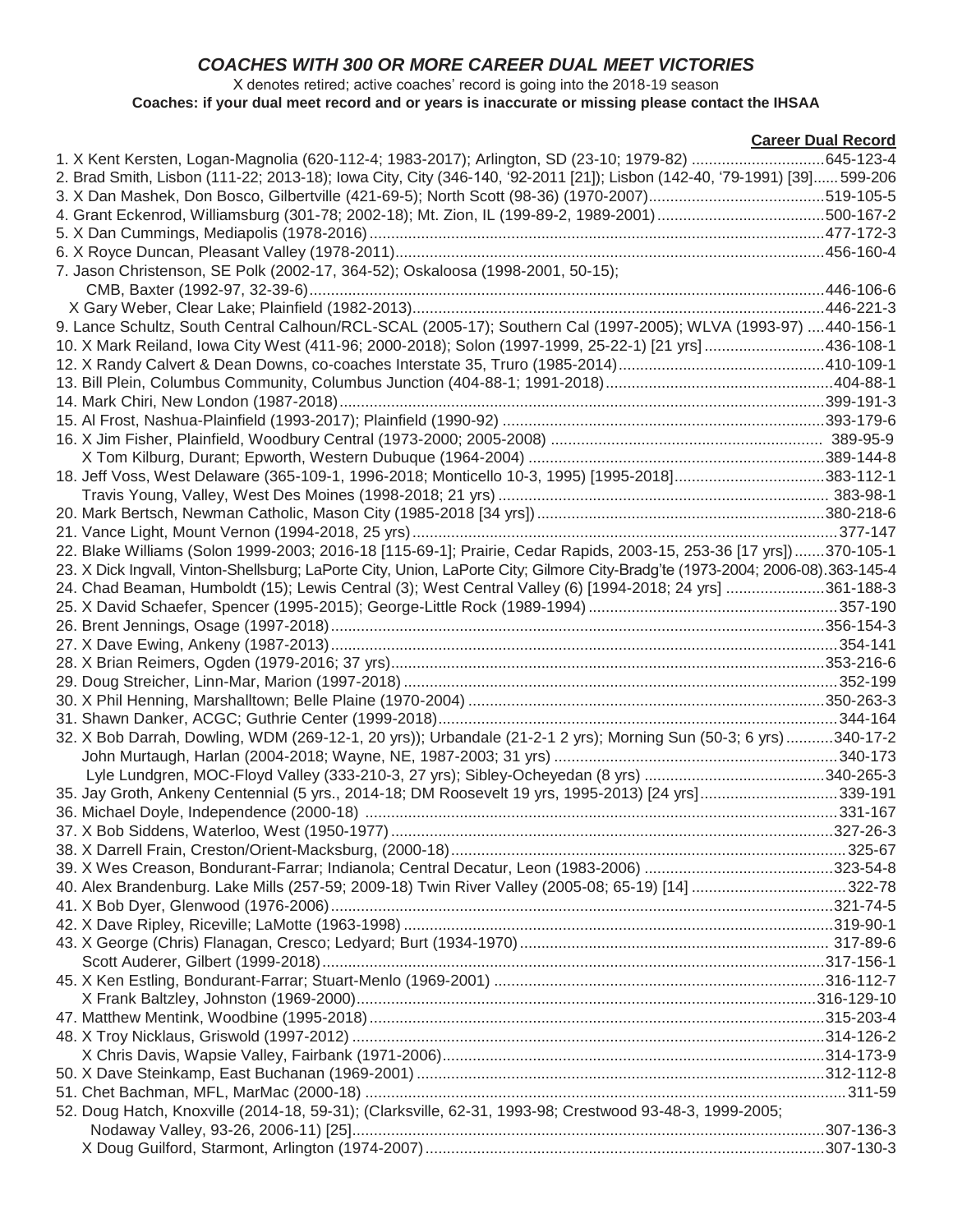| 56. Brent Van Weelden, Washington (222-69 [12]; Savannah, MO (76-23 [7]; So. Holt, MO (5-5 [1]) 303-97    |  |
|-----------------------------------------------------------------------------------------------------------|--|
| X Scott Phelps, Ridge View; AGH/Galva Holstein (17 years); Orient-Macksburg (14) [31 yrs] 303-326-5       |  |
| 58. Chris Krueger, Denver (2018 [1]; Denver-Tripoli (2004-17 [14]); Denver (2001-03 [3]) [18 yrs] 300-102 |  |

**270-299 Wins:** X Bob Lueders, Clinton (293-129-12,1962-89 -27 yrs); X Rick Caldwell, Waverly-Shell Rock, 283-123 (20 yrs) [W-SR 223-62; 1999-2011 [13]; Ames (33-33, 1995-98 [4]), Iowa Falls (27-27,1992-94[3]); 272-94 - Tim Duff, Atlantic-CAM & Atlantic (219-72, 2006-18 [13]; Nodaway Valley, 2001-05, 53-22 [5]; [18 yrs];

**250-269 Wins:** X Andy Hensley, Tri-Center, Neola (2000-15;15 yrs, 266-119); X Tom Kettman, Don Bosco, Gilbertville, 265-28 (11 yrs, 2000-2011); X Wade King (Assumption, Davenport 1987-2000; 2004-05 [16], Cedar Rapids, Washington 2001-02 [2]) 262-103-1 [18]; X Pete Bush, Assumption, Davenport (2007-2018 [12]); 260-82 [23]- Pete DiPol, Western Christian (24-13); Harrisburg, SD (11-2 [1]; Haddenfield, NJ (68-15 [3]); Camden Catholic, Cherry Hill, NJ (87-14 [3]); Schalick HS, Pittsgrove, NJ (49-16 [3]); Edgewood HS, Atco, NJ (21-22 [2]); X Jim Kinyon (1969-2009, Roland-Story, 252- 184-4; X Ty Seaman (1989-93 West Lyon, 70-12; 1994-2009 Storm Lake 180-148-1; [250-160-1, 1989-2009]

#### *Coaches with Winning Percentages of .800 (300 or More Dual Wins)*

### **STATE TRADITIONAL TOURNAMENT CHAMPIONSHIP COACHES**

| Independence 1996                                    |
|------------------------------------------------------|
| Wahlert Catholic, Dubuque 2018                       |
| Osage 1981                                           |
| Riverside, Oakland 1996                              |
| Algona 1972                                          |
| Griswold 1984                                        |
| Mason City 1949, 50                                  |
| Cresco 1933-Tied, 35                                 |
| Lisbon 1973, 74, 75, 77, 78                          |
| Lewis Central 2004                                   |
| Hudson 2003, 04                                      |
| Urbandale 1996                                       |
| Assumption, Davenport 2011, 14                       |
| Waverly-Shell Rock 2005, 08, 09, 10, 11              |
| Cedar Rapids, Jefferson 1962                         |
| Belle Plaine 1976                                    |
| Southeast Polk 2013, 15, 16, 17                      |
| Fort Dodge 1927, 29, 30, 31-Tied, 32, 34, 36, 37, 41 |
| Osage 1965                                           |
| <b>Britt 1962</b>                                    |
| Indianola 1994                                       |
| Mediapolis 2015                                      |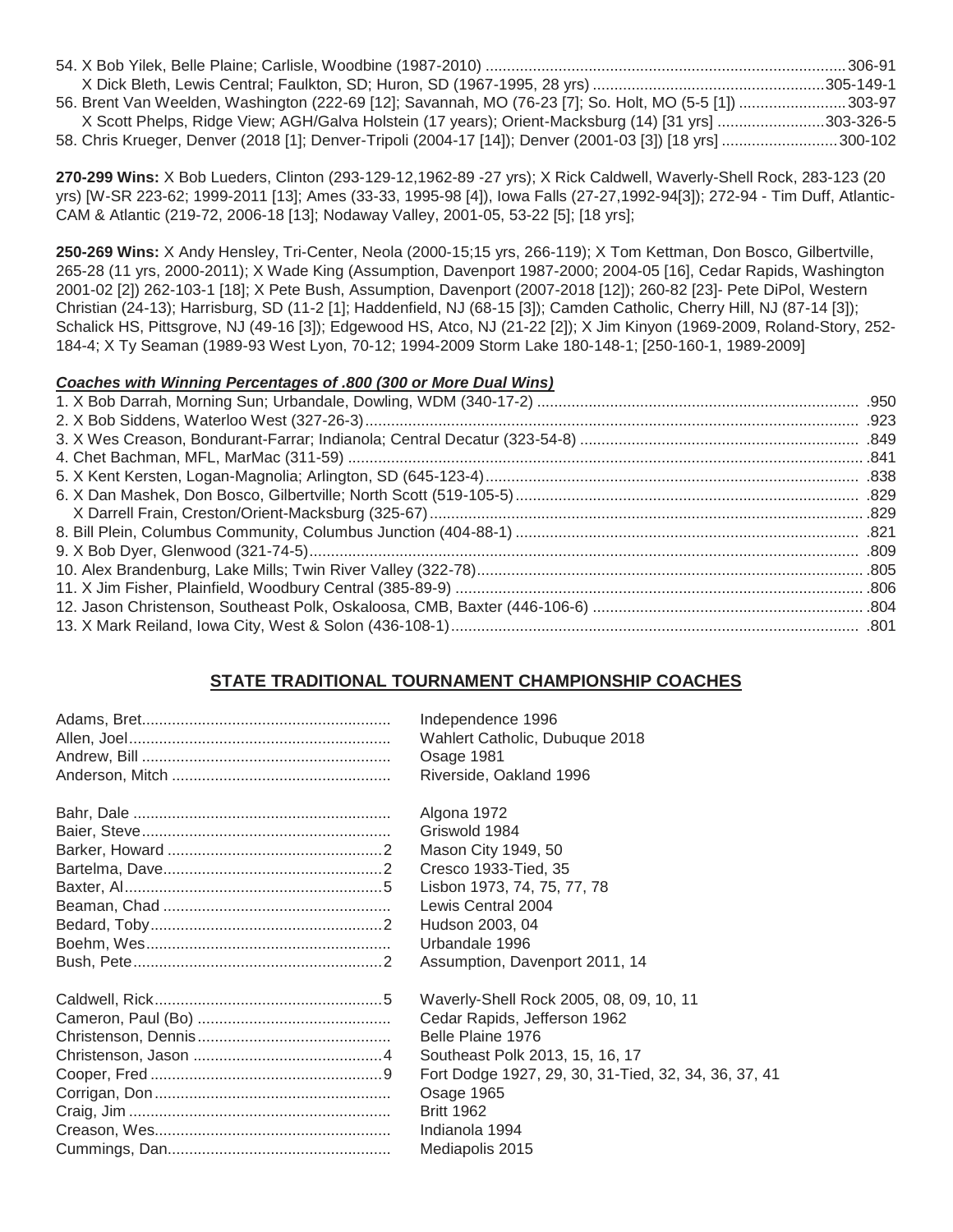| Underwood 1999, 2000                                   |
|--------------------------------------------------------|
| Dowling Catholic, WDM 1975, 78, 84, 88                 |
| Dallas Center-Grimes 1984                              |
| Britt 1971, 72, 73                                     |
| Wilton 2002                                            |
| Cedar Falls 1993, 97, 98                               |
| Clarion 1938                                           |
| Glenwood 1989                                          |
|                                                        |
| New Hampton 1933-Tied; Waterloo, West 1942, 43         |
| Bondurant-Farrar 1998                                  |
| Humboldt 1968                                          |
| Algona 1980                                            |
| Cresco; Crestwood 1948, 58, 60, 64                     |
| Davenport 1954, 56                                     |
| Creston/Orient-Macksburg 2007, 16                      |
| Bettendorf 1981, 82                                    |
|                                                        |
| Dowling Catholic, WDM 1990, 91                         |
| Clarion 1947                                           |
| Centerville 1988                                       |
| Harlan 1970                                            |
| Charles City 1986                                      |
| Don Bosco, Gilbertville 2012                           |
|                                                        |
| Wapello 1992                                           |
| Waterloo, West 1989                                    |
| Prairie, Cedar Rapids 1979                             |
| Cherokee 1939; Waterloo, West 1944, 45, 46             |
| Eldora 1969                                            |
| Eldora Training School 1931-Tied                       |
| Emmetsburg/Armstrong-Ringsted 2000, 01, 02, 03, 05, 06 |
|                                                        |
| Lo-Ma, Logan 2005, 2011                                |
| Don Bosco, Gilbertville 2006, 07, 08, 09, 10           |
| Assumption, Davenport 1995, 98, 99                     |
| Bettendorf 2012, 14                                    |
| Waterloo, East 1983                                    |
| Denver-Tripoli 2010, 12                                |
| Lisbon 1992, 93                                        |
| Eddyville-Blakesburg-Fremont 2014                      |
| West Delaware, Manchester 1991                         |
| Clinton 1987                                           |
| New Hampton 1963                                       |
|                                                        |
| Algona 1966, 69, 70, 75                                |
| Don Bosco, Gilbertville 1979, 81, 85, 87               |
| Lewis Central 2000, 01                                 |
| Cedar Rapids, Jefferson 1973, 74                       |
| Fort Dodge 1980, 85                                    |
| Osage 1940                                             |
| Clarinda 1994                                          |
| Marshalltown 1926                                      |
|                                                        |
| Waterloo, East 1953, 57, 58, 60, 61, 63, 64            |